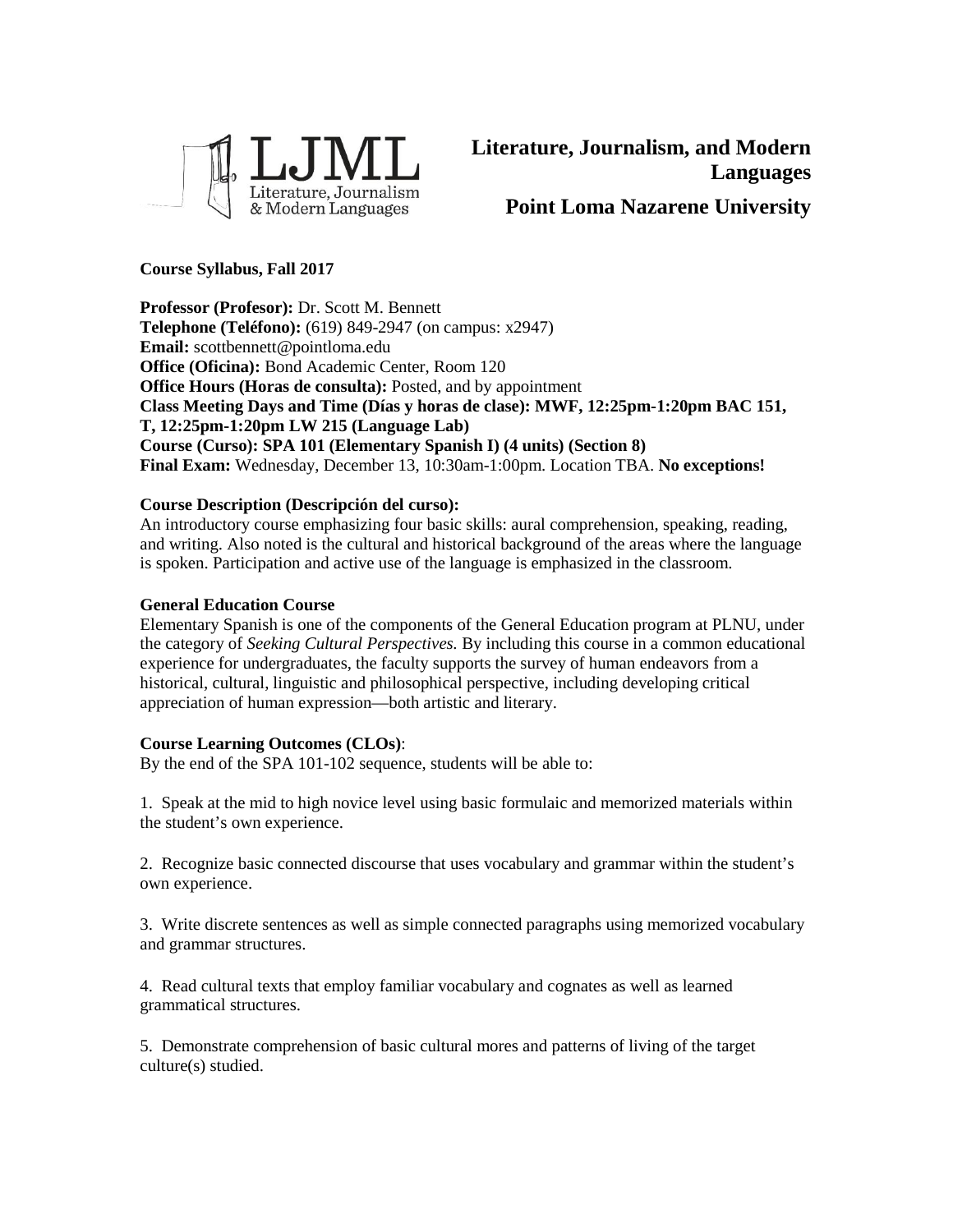#### **PLNU Mission (To Teach ~ To Shape ~ To Send):**

Point Loma Nazarene University exists to provide higher education in a vital Christian community where minds are engaged and challenged, character is modeled and formed, and service is an expression of faith. Being of Wesleyan heritage, we strive to be a learning community where grace is foundational, truth is pursued, and holiness is a way of life.

#### **Required Texts (Textos requeridos):**

Blanco, José A. *Portales* (Vista Higher Learning), 2016. (Portales Code for 12-month access) ISBN 978-1-68004-746-2 (Just online access, no physical textbook) (There is an online version of the textbook included with the portales code access).

#### **or**

Blanco, José A. *Portales* (Vista Higher Learning), 2016. (Portales Code for 12-month access) and the loose-leaf student textbook. ISBN 978-1-68004-747-9 (Both online access and also a physical textbook). (This is the same online code as above, but just includes a loose-leaf student textbook as well).

**Required (Requerido):** *TalkAbroad* conversation (One 30 minute conversation is required) for \$15. Instructor will explain more about this assignment in class. *TalkAbroad* website: https://talkabroad.com

**Recommended Texts (Textos recomendados):** A good Spanish/English dictionary. (Un buen diccionario español/inglés: Larousse, Oxford, University of Chicago o Harper Collins).

Kendris, Christopher. *501 Spanish Verbs:(With CD-ROM) Fully Conjugated in All the Tenses and Moods in a New Easy-To-Learn Format*. 7th edition, Barrons Educational Series, 2010.

Spinelli, Emily. *English Grammar for Students of Spanish: The Study Guide for Those Learning Spanish*. 6<sup>th</sup> edition, Olivia and Hill Press, 2007.

**Grading (Calificación):** The final grade is based on the following point scale. (La nota final se basa en la siguiente escala de puntos):

| Short Grammar Quizzes (2) (TBA in class or pop quizzes)20 (10 points per quiz)          |  |
|-----------------------------------------------------------------------------------------|--|
|                                                                                         |  |
| TalkAbroad Conversation (One 30 minute conversation)50                                  |  |
| Cultural Engagement Assignments (2) (TBA in class)50 (25 points each)                   |  |
| Attendance (Asistencia) and Participation (Participación)100 (10 points per day missed) |  |

#### **Grading Scale:**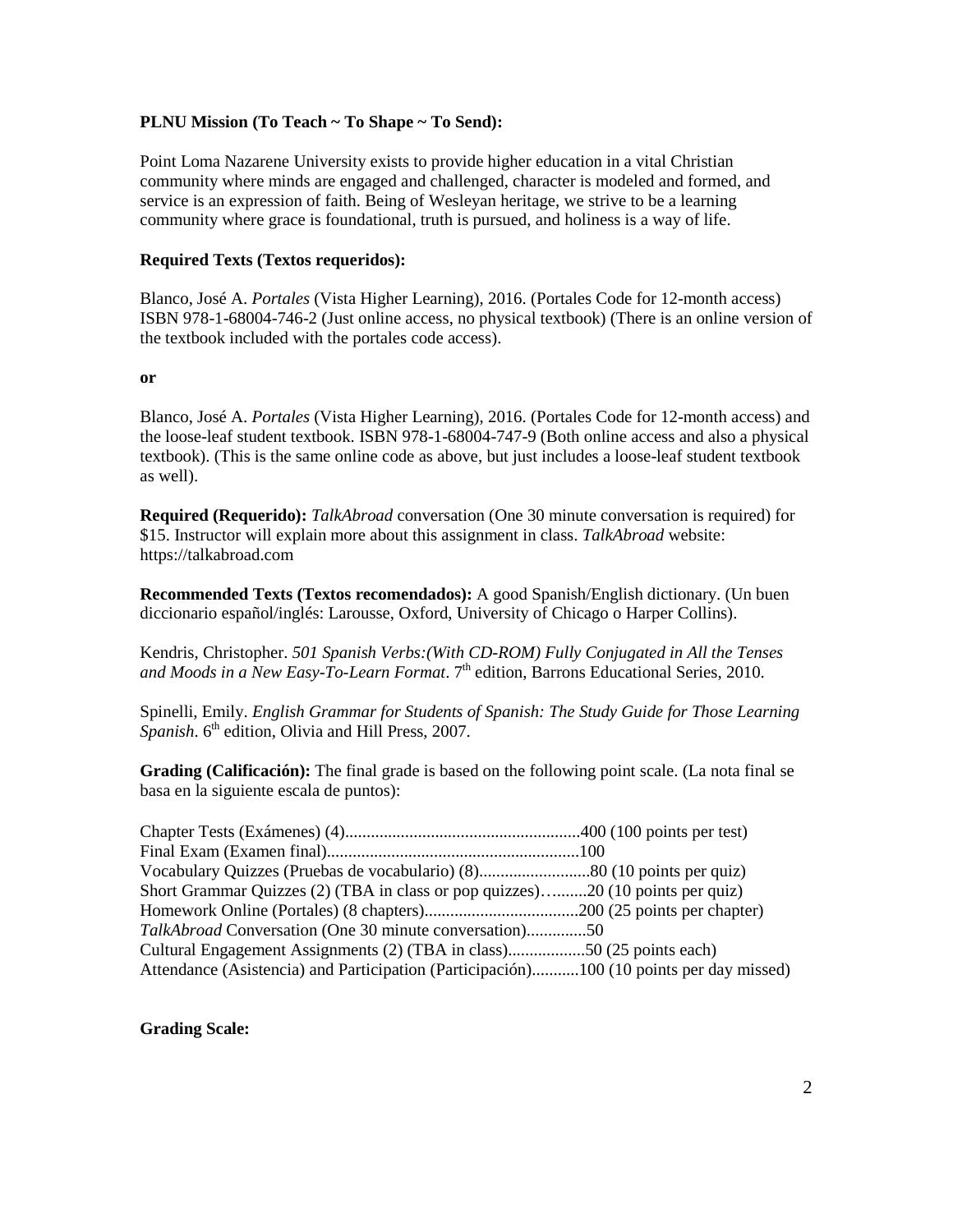| 930-1000 |    | 780-799 |          | 600-629 | $\mathbf{D}$ |
|----------|----|---------|----------|---------|--------------|
| 900-929  | А- | 730-779 |          | $0-599$ | F            |
| 880-899  | B+ | 700-729 | €.       |         |              |
| 830-879  |    | 680-699 | $_{12+}$ |         |              |
| 800-829  | В- | 630-679 |          |         |              |

**Extra Credit:** Students can memorize and write out Bible verses in Spanish (1 per test / 2 points each). Professor will provide the verse before each test. Extra credit may be given for attending film forums, cultural events or possible field trips, and **must** be approved by the professor. Please see description #4 below, on the 3 "C"s.

#### **Course Policies:**

#### **Student Responsibilities (Responsabilidades del/ de la estudiante):**

**1. Class participation and attendance (La asistencia y la participación en clase):** Regular and punctual attendance in all classes for which a student is registered is considered essential to optimum academic achievement. Therefore, regular attendance and participation in each class of the course are two of the course requirements to be met. There are no allowed or excused absences except when absences are necessitated by certain university sponsored activities and approved in writing by the Provost of the university. **Any day a student is absent he/she loses 10 points on the class attendance and participation grade.** You must be in class to participate, since we do conversation, review, and active practice of the material. **The first two absences do not count**, but after, 1% of grade will be deducted per absence (10 points per absence). **After 6 unexcused absences, the professor reserves the right to de-enroll the student from the class. After 12 absences (20% of the grade), a student cannot pass the class, and will receive an F for the course (per university policy).** Also, coming late twice equals one absence. Students are expected to come to class prepared, and to be active participants in their own learning for the **duration of the class period**. Our classroom environment will be one of "mutual respect" and a "community of learning." What this means is that you should not be embarrassed or discouraged to participate—and mistakes will be considered part of the learning process that everyone can benefit from. If you do not understand something, do not hesitate to ask for further explanation. Participation means coming to class with a positive attitude, making original comments in Spanish while **not speaking English** or getting off task. **NOTE: Class time is not free time to browse the internet or to text message friends. Since we have an online component for the class, students have permission to use phones and laptops, but only for the course materials. Not paying attention in class and/or participating in these activities will affect your participation grade. If I see you texting or using a laptop for something different than the class exercises, I will take off 5-10 points for participation for the day. I may not even call your attention or stop class, as learning and practicing Spanish with the class is my first priority. DO NOT be surprised at the end of the semester if your grade is lower than you think because you have not followed these guidelines. IMPORTANT NOTE: It is EXTREMELY important and necessary to study and review the material the day before by completing the online homework and assignments.** Students should come to class with a basic understanding of the material and be ready to participate in activities and practice with the material already. Class time will be used to practice and review, not just go over the grammar or vocabulary of the lesson. The professor will provide some handouts to practice from time to time, **but students need to spend at least 1 hour of preparation per lesson. If it is obvious that**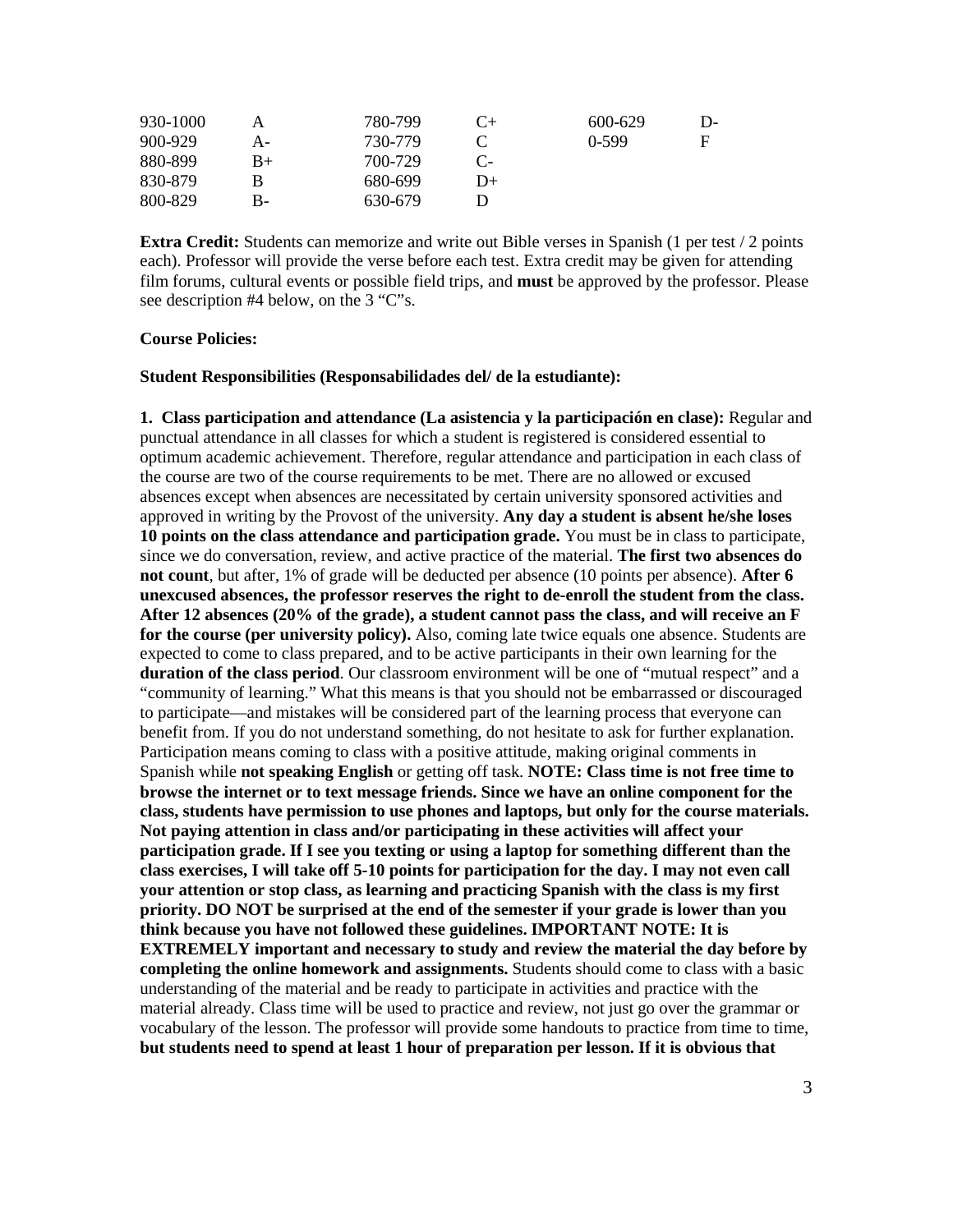**students are not preparing and studying, this will directly affect the participation grade in the class.**

**2. Tests (Exámenes):** There will be a test given after every two chapters during the term. It will be imperative to do a thorough review before each test since the material is cumulative. **There are no make up exams.** There will also be a departmental final exam. The final exam is comprehensive. There will also be vocabulary quizzes for each chapter, and two short grammar quizzes (TBA or pop quizzes) throughout the semester.

**3. Language Laboratory (Laboratorio de lenguas):** We will meet once a week in the lab and will do a variety of exercises, see cultural materials, etc. Check your schedule for meeting days. **While in the lab, computers may be used only when the professor gives permission to use them. If you browse the internet while class is going on, it will most definitely affect your participation grade in a negative way, the same as using a cell phone in class.** You can also use the lab outside of class time to do homework online, listen to audio materials, practice Quizlet, etc. Please check the lab schedule, since other classes are scheduled at various times.

**4. The 3 "C"s: Culture, Community, Church:** Students will be offered to participate in some activities outside of class, all for **extra credit**. Students can choose an approved cultural event (film, concert, museum, presentation, show, etc.); community involvement (volunteering, visiting with a Spanish-speaking family, attending a community function where Spanish is spoken, etc.); and finally, church: this includes attending a church service in Spanish and/or a bible study where Spanish is the language of instruction. (Professor will give possible ideas and try to provide options in class). Students must do a brief response paper (one page, in Spanish or English) on what they do, and make sure to turn it in. Sometimes the professor will provide a worksheet to fill out with questions to answer instead of a write-up. All activities must be pre-approved by the professor. Students can receive up to **30 points extra credit**, depending on level of involvement. Normally, each activity will be worth 10 points, with a limit of 3 per semester. If you choose a museum, church, film etc. it is necessary to take a photo of yourself at the event, and also get either a ticket stub or brochure showing that you were there.

**5. Cultural Engagement Assignment (Tarea cultural):** Students will be required to complete **two** cultural engagement assignments during the semester, such as interviewing a Spanish speaker, attending a cultural event (and answering questions etc.), or watching a film in Spanish. The professor will provide more information in class. **Although these assignments are similar in scope to the extra credit possibilities, cultural engagement assignments are specific events or activities that challenge students to get out and see something concerning Spanishspeaking culture in the San Diego/Tijuana area. Not just any assignment can fulfill this requirement; the activities will be approved and chosen by the professor.** Once you have finished your cultural engagement assignments, if there are more opportunities available, you can then do the activities for extra credit.

**6. Conversation (Conversación):** Students will have the opportunity to attend conversation sessions for **extra credit**. Professor will provide times for a Spanish Coffee Hour, or conversation sessions that can be done by appointment or during office hours. The idea is to not talk about grammar and class review, but to simply **practice conversational Spanish**. It is a good idea to arrange a small group ahead of time to have more interaction. An hour of conversation is worth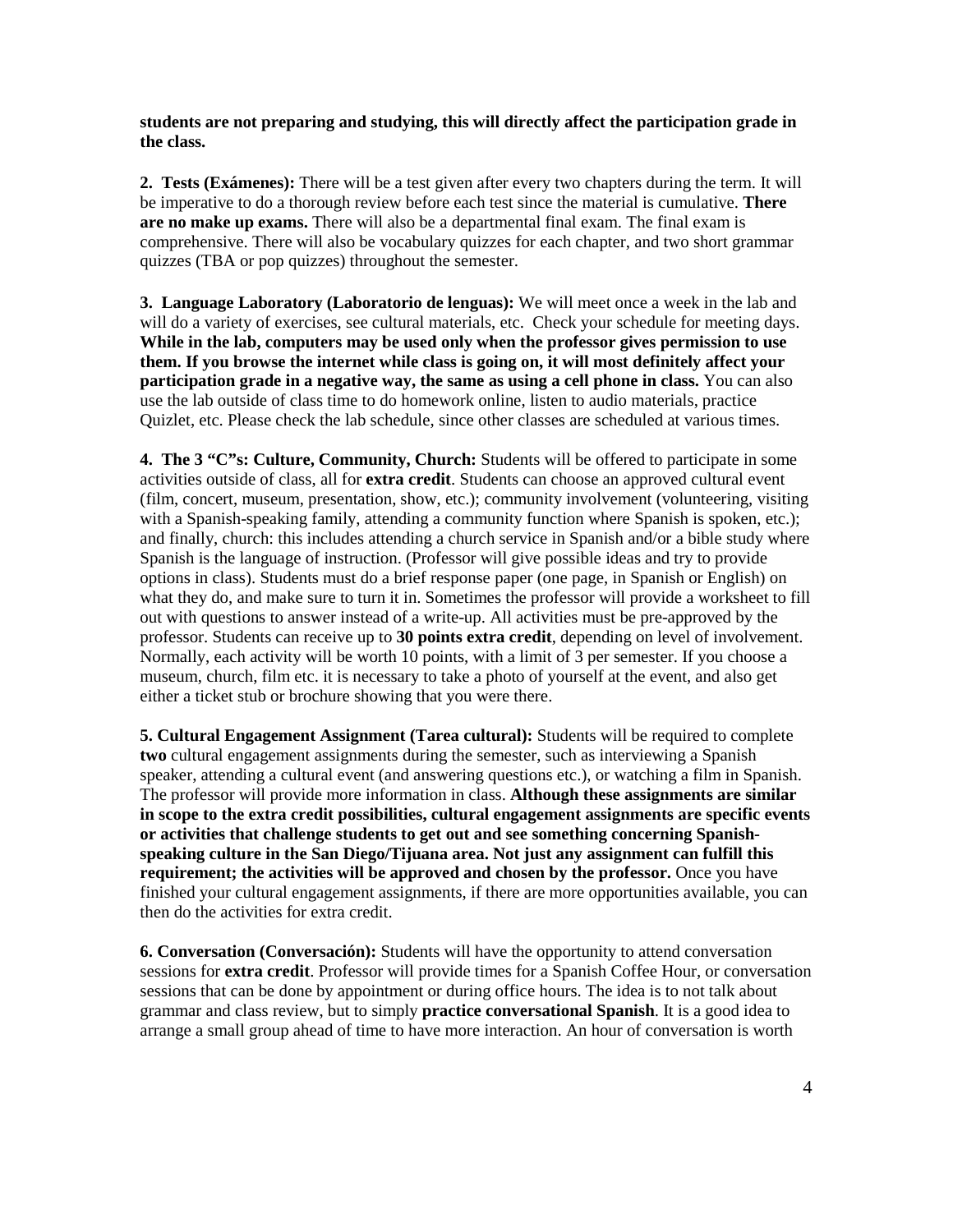the limit of 10 extra credit points, but students are encouraged to keep practicing and improving their Spanish even after receiving the 10 points. More information will be provided in class.

## **PLNU Copyright Policy**

Point Loma Nazarene University, as a non-profit educational institution, is entitled by law to use materials protected by the US Copyright Act for classroom education. Any use of those materials outside the class may violate the law.

## **Academic Honesty**

Students should demonstrate academic honesty by doing original work and by giving appropriate credit to the ideas of others. Academic dishonesty is the act of presenting information, ideas, and/or concepts, as one's own when in reality they are the results of another person's creativity and effort. A faculty member who believes a situation involving academic dishonesty has been detected may assign a failing grade for that assignment or examination, or, depending on the seriousness of the offense, for the course. Faculty should follow and students may appeal using the procedure in the university Catalog. See [Academic Policies](http://catalog.pointloma.edu/content.php?catoid=18&navoid=1278) for definitions of kinds of academic dishonesty and for further policy information.

#### **Academic Accommodations**

If you have a diagnosed disability, please contact PLNU's Disability Resource Center (DRC) within the first two weeks of class to demonstrate need and to register for accommodation by phone at 619-849-2486 or by e-mail at [DRC@pointloma.edu.](mailto:DRC@pointloma.edu) Se[e Disability Resource Center](http://www.pointloma.edu/experience/offices/administrative-offices/academic-advising-office/disability-resource-center) for additional information.

## **Attendance and Participation**

Regular and punctual attendance at all classes is considered essential to optimum academic achievement. If the student is absent from more than 10 percent of class meetings, the faculty member can file a written report, which may result in de-enrollment. If the absences exceed 20 percent, the student may be de-enrolled without notice until the university drop date or, after that date, receive the appropriate grade for their work and participation. Se[e Academic Policies](http://catalog.pointloma.edu/content.php?catoid=18&navoid=1278) in the Undergraduate Academic Catalog.

**NOTE:** It is the student's responsibility to maintain his/her class schedule. Should the need arise to drop this course (personal emergencies, poor performance, etc.), the student has the responsibility to follow through (provided the drop date meets the stated calendar deadline established by the university), not the instructor. Simply ceasing to attend this course or failing to follow through to arrange for a change of registration (drop/add) may easily result in a grade of F on the official transcript.

## **Ferpa Policy**

In compliance with federal law, neither PLNU student ID nor social security number should be used in publicly posted grades or returned sets of assignments without student written permission. This class will meet the federal requirements by (Note: each faculty member should choose one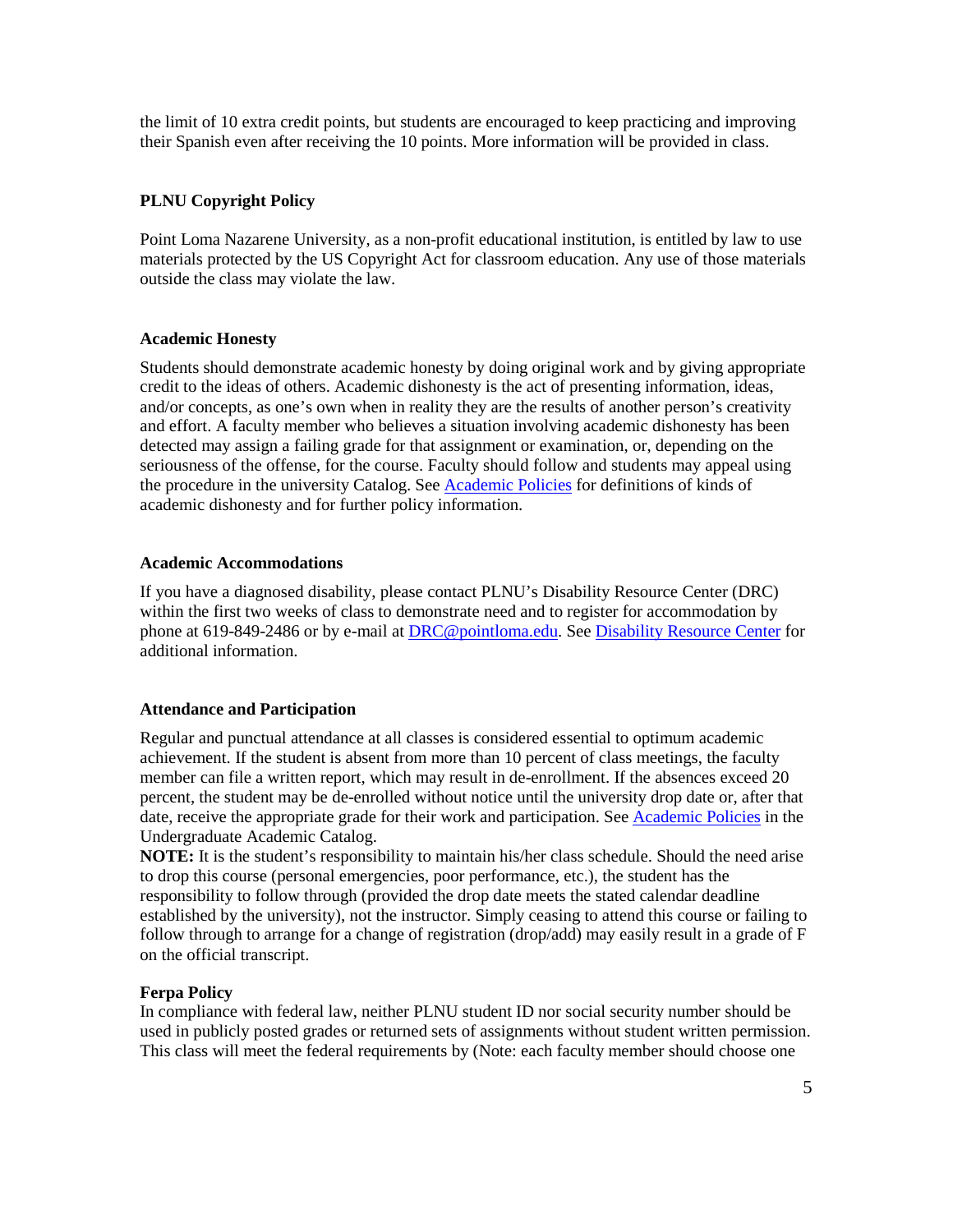strategy to use: distributing all grades and papers individually; requesting and filing written student permission; or assigning each student a unique class ID number not identifiable on the alphabetic roster.) Also in compliance with FERPA, you will be the only person given information about your progress in this class unless you have designated others to receive it in the "Informational Release" section of the student portal.

## **Final Examination Policy**

Successful completion of this class requires taking the final examination **on its scheduled day**. The final examination is posted on the class schedules site. No requests for early examinations or alternative days will be approved.

## **Course Schedule (Horario de curso)**

**August 28-September 1** Week 1 (Semana 1)

M28 (No classes today)

T29 (Observe **Monday schedule** today) (Course Introduction) (Lección 1)

W30 (Lección 1)

F1 (Lección 1)

**September 4-8** Week 2 (Semana 2)

M4 Labor Day (Holiday, no classes today)

T5 (Lección 1) (Lab Day)

W6 **(**Lección 1)

F8 (Lección 1) **(Prueba de vocabulario: lección 1) September 11-15** Week 3 (Semana 3)

M11 (Lección 1)

T12 (Lección 2) (Lab Day)

W13 (Lección 2)

F15 (Lección 2)

**September 18-22** Week 4 (Semana 4)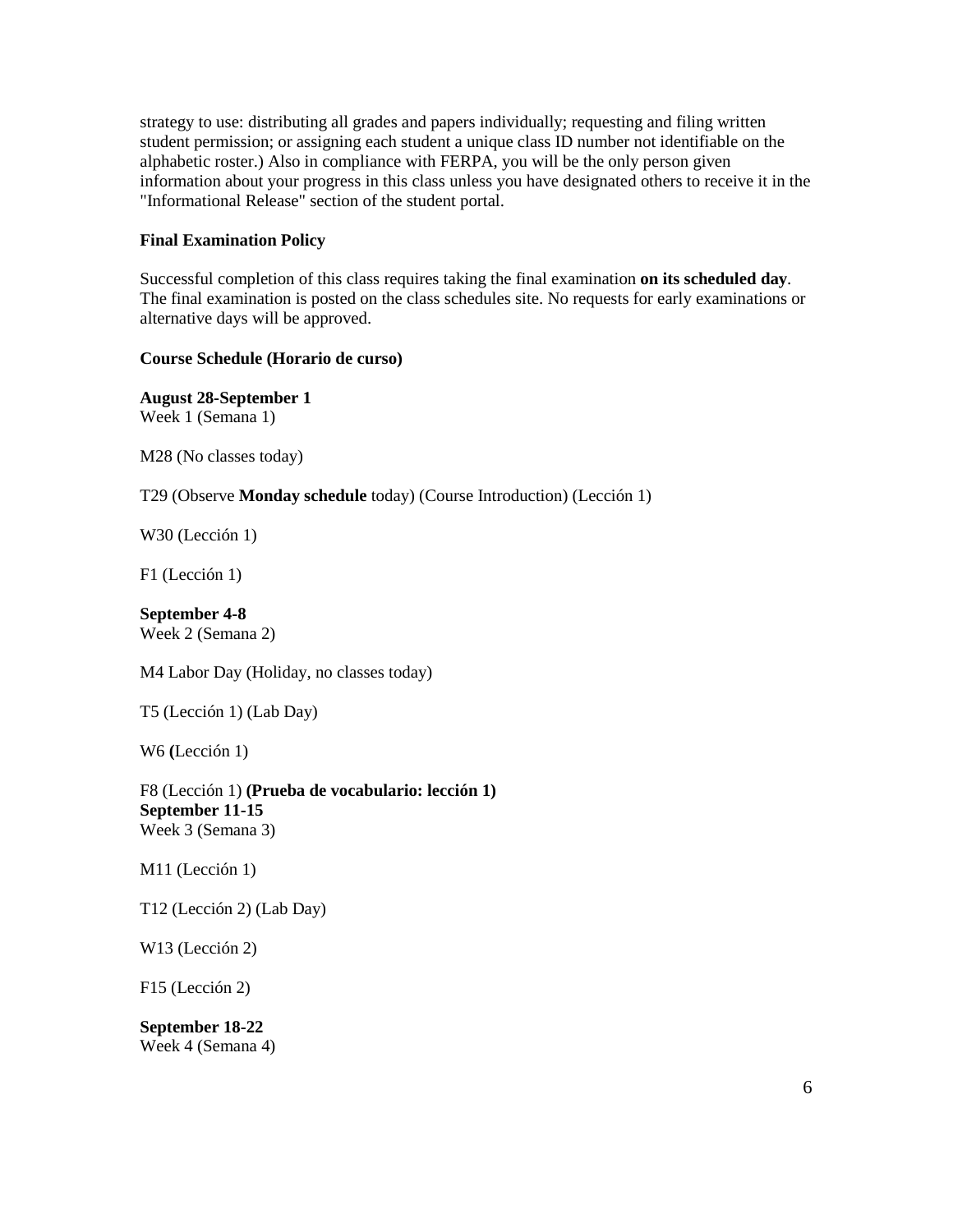M18 (Lección 2)

T19 (Lección 2) (Lab Day)

#### W20 (Lección 2) **(Prueba de vocabulario: lección 2)**

F22 (Lección 2) (Repaso para examen 1: lecciones 1 y 2) (Exam 1 review: lessons 1 and 2)

**September 25-29** Week 5 (Semana 5)

## M25 **Examen 1 (Lecciones 1 y 2)**

T26 (Lección 3) (Lab Day)

W27 (Lección 3)

F29 (Lección 3)

**October 2-6** Week 6 (Semana 6)

M2 (Lección 3)

T3 (Lección 3) (Lab Day) **(Prueba de vocabulario: lección 3)**

W4 (Lección 3)

F6 (Lección 4)

**October 9-13** Week 7 (Semana 7)

M9 (Lección 4)

T10 (Lección 4) (Lab Day)

W11 (Lección 4)

F13 (Lección 4) **(Prueba de vocabulario: lección 4)**

# **October 16-20**

Week 8 (Semana 8)

M16 (Lección 4) (Repaso para examen 1: lecciones 3 y 4) (Test review: lessons 3 and 4)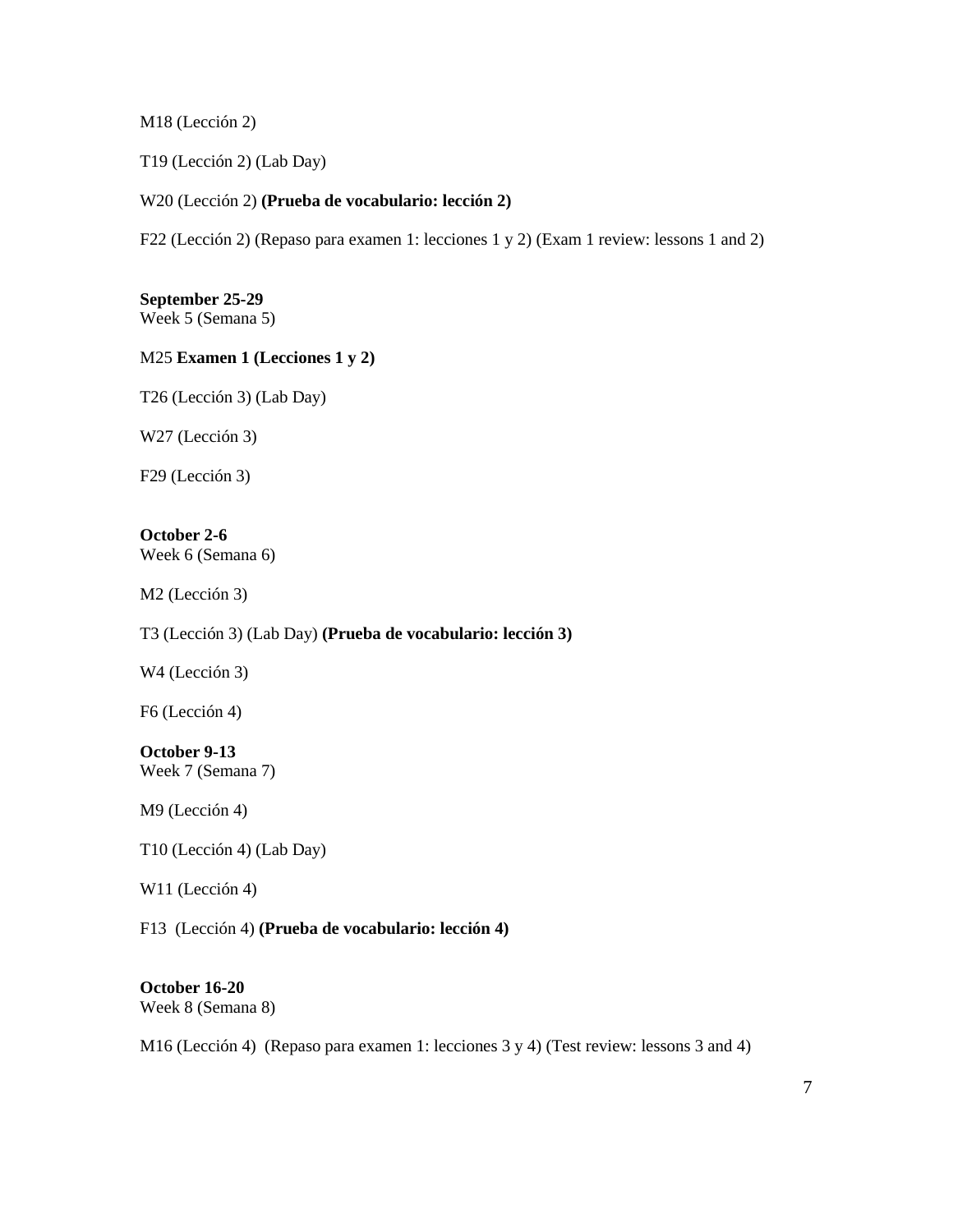#### T17 **Examen 2 (Lecciones 3 y 4)**

W18 Actividad cultural (Cultural activity)

F20 Fall Break Day (No classes)

# **October 23-27**

Week 9 (Semana 9)

M23 (Lección 5)

T24 (Lección 5) (Lab Day)

W25 (Lección 5)

F27 (Lección 5)

# **October 30-November 3**

Week 10 (Semana 10)

## M30 (Lección 5) **(Prueba de vocabulario: lección 5)**

T31 (Lección 5) (Lab Day)

W1 (Lección 6)

F3 (Lección 6) **November 6-10** Week 11 (Semana 11)

M6 (Lección 6)

## T7 (Lección 6) (Lab Day) **(Prueba de vocabulario: lección 6)**

W8 (Lección 6) (Repaso para examen 1: lecciones 5 y 6) (Test review: lessons 5 and 6)

## F10 **Examen 3 (Lecciones 5 y 6)**

## **November 13-17** Week 12 (Semana 12)

M13 (Lección 7)

T14 (Lección 7) (Lab Day)

W15 (Lección 7)